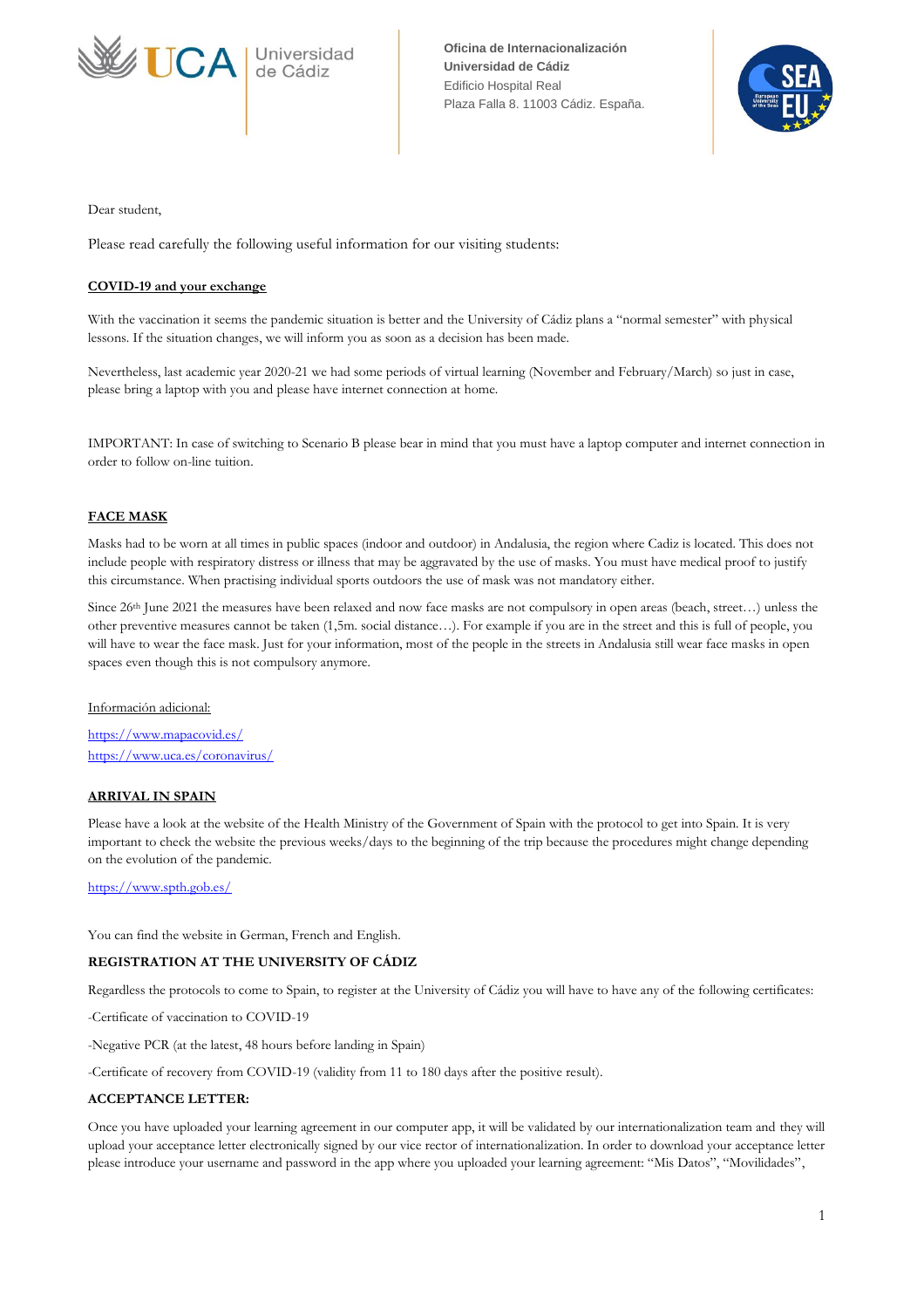



"Detalles". In "Condiciones de movilidad" at the end of your file, you can download your acceptance letter by clicking on the blue icon "Documento"

Link to the[: App](https://ori2.uca.es/es/login/?next=/es/)

# **GENERAL INFORMATION**

The teaching period at University of Cádiz is organized yearly. Courses are taught during the following periods (Exam sessions included):

- Autumn semester: 22nd September-4th February
- Spring semester: 7th February-28th June
- Annual courses: 22nd September-28th June

Note: The official beginning of the second semester is 7th February, but Faculties/Schools might start the lessons a few days later.

Those are the official dates for the semester. The above dates might differ in the case of students attending **ONLY master's programmes**. If that is your case, please contact your coordinator in order to confirm the dates.

## **Spanish Language Courses:**

The Official Beginning of the semester is 7<sup>th</sup> February 2022 but please have a look at the Information about the Spanish courses offered by the Centre of Modern Languages (CSLM): intensive courses starting at the beginning of each semester, before classes start (around 10th January 2022), and 3-month regular courses during each of the semesters.

Courses, levels and fees can be found under the following website:

<https://cslm.uca.es/programas-de-espaol/>

For more information: [lenguas.modernas@uca.es](mailto:lenguas.modernas@uca.es)

**Very Important:** Your ID number at the University of Cádiz coincides with your Passport or ID Card number provided in the Application Form. We kindly ask you to use the same number when enrolling in the language courses.

## **ACCOMMODATION:**

You will find information under the following websites:

http://alojamientouca.com/

Cádiz, Jerez y Puerto Real: [oficinadelestudiante@uca.es](mailto:oficinadelestudiante@uca.es) Algeciras: [alojamiento.algeciras@uca.es](mailto:alojamiento.algeciras@uca.es)

We recommend students studying at the Jerez and Algeciras campuses to find accommodation in these cities. Jerez is 30 Km away and Algeciras 120 km away from Cádiz.

If you have no accommodation before your arrival in Cádiz, you could book a room in a hostel for the very first nights. In the following link you can find the list of hostels in the province. You have to introduce the word "Cádiz", "Jerez", "Puerto Real" or "Algeciras" in the field "población".

[www.cadiznet.com/hostales](http://www.cadiznet.com/hostales)

Here you can find the official links of the town halls of Cádiz, Jerez, Puerto Real and Algeciras where some practical information can be found about tourism and accommodation:

<http://institucional.cadiz.es/> [www.algeciras.es](http://www.algeciras.es/) [www.puertoreal.es](http://www.puertoreal.es/) [www.jerez.es](http://www.jerez.es/)

You could also use temporal accommodation apps such as booking.com, Airbnb…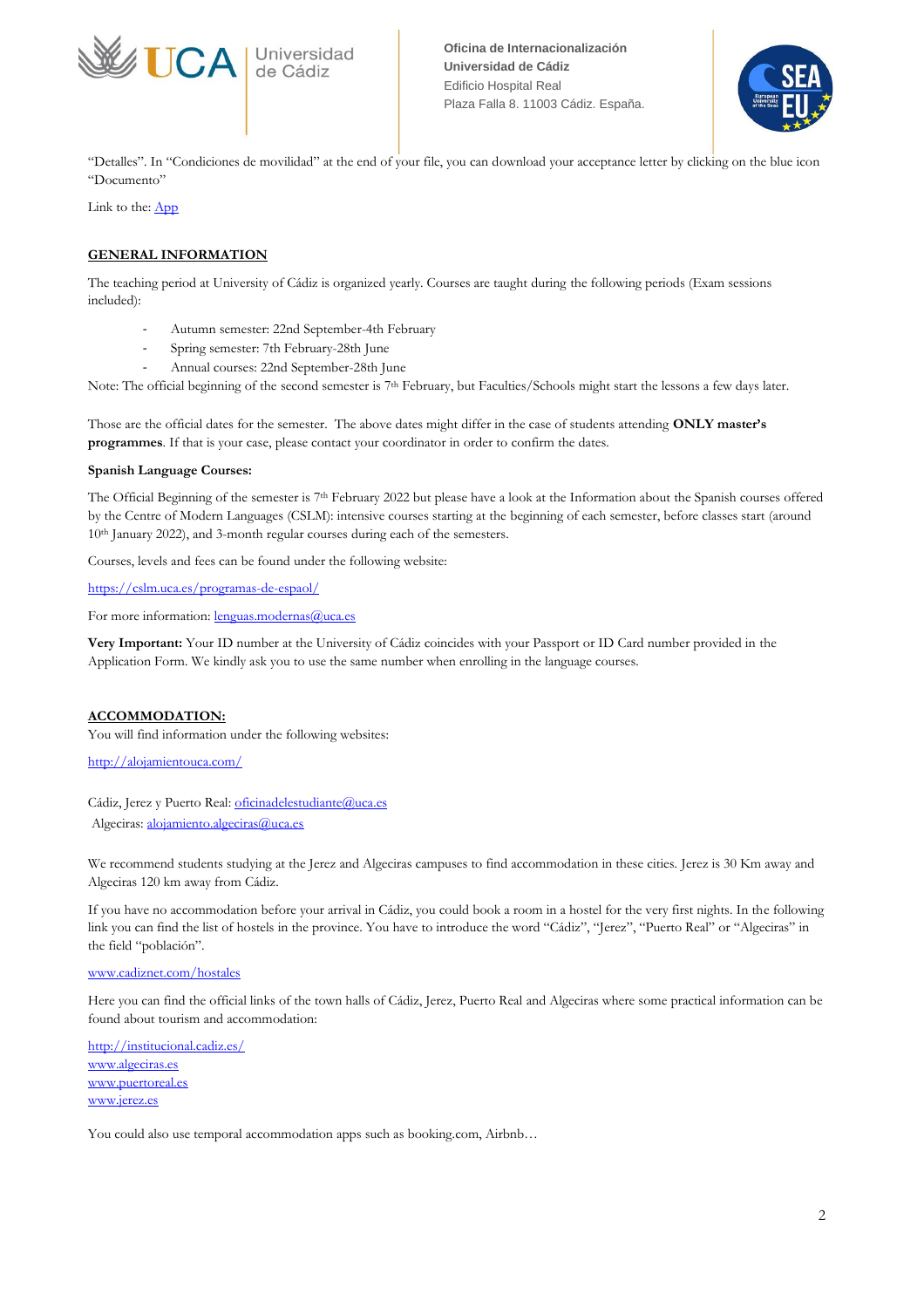



# **ERASMUS STUDENT NETWORK (ESN)**

This is the Official Organization for the Exchange students of the University of Cádiz. They organise cultural and leisure activities to our incoming students.

For further information:

[http://www.esncadiz.org](http://www.esncadiz.org/)

### **VERY IMPORTANT. ONLINE PROCEDURES**

#### **Due to COVID-19 alert, all the procedures with the Internationalization Office and Secretary's Office will be ONLINE:**

- **Online Registration:** Your boarding pass, train ticket or bus ticket will be requested, so please keep it with you. If you are using your own car to come to Cádiz then you will be requested to send us a solemn declaration with the date of your arrival in Cádiz.
- **Certificate of arrival:** If needed, we will be sending you a certificate of arrival to your e-mail address once you have completed the online registration. It will be signed and you will be able to send it forward to your home University online per e-mail
- **Matricula:** We will send you a link with the instructions on how to register your subjects in our computer system before Christmas holidays.
- **Information of the services of the Universidad de Cádiz.** Before Christmas holidays we will send you a link to our website where you will find short powerpoint presentations regarding:
	- Services of the Universidad de Cádiz (Sport, Library, ESN, Language Centre, cultural activities, etc…)
	- What to do at the end of your stay (certificate of departure…)

Information meetings:

We will organize info days (not compulsory to be attended but very useful) the following days:

Friday 14th January 2022, Tuesday, 1st February 2022, Friday 4th February 2022 and Monday 7th February 2022 -Session in Spanish at 10:00 -Session in English at 11:30 Sessions will take place in Sala Lequerica (ground floor) Edificio Constitución located in[: Enlace google maps](https://www.google.es/maps/place/Edificio+Constituci%C3%B3n+1812/@36.5368795,-6.3040504,17z/data=!3m2!4b1!5s0xd0dd15d87edf681:0xcb7d54ceca68859b!4m5!3m4!1s0xd0dd15d8f8943d1:0xf82d9696be249e4!8m2!3d36.5368746!4d-6.3018781?hl=es)

We will be sending you a link to a google form on 10th January so you can join the session that fits better to you.

### **INSURANCE:**

In order to be able to register in the University of Cádiz as an Exchange student you need you to have: to show a prove that you are covered by an insurance with (at least) the following conditions:

- 1.- European Health Insurance card (for European Union Citizens only)
- 2.- Insurance that covers at least
- Repatriation and Accident insurance
- Liability insurance

The University of Cádiz recommends the following insurance but you can contract a different one but please make sure it covers, at least, the above mentioned insurances: [Seguro Ergo](https://www.ergo-segurosdeviaje.es/EOS/agregadorflotante?lang=es&u=Pw2WI3gB55IJAJAHfy8N2w%3D%3D&p=NDaB8SqACqk%3D&numPoliza=07631000436)

Note for European Union citizen students: European Health Insurance card is NOT enough. You will also have to have an insurance with the above mentioned covers.

### **CAMPUSES OF THE UNIVERSITY OF CADIZ – CENTRES**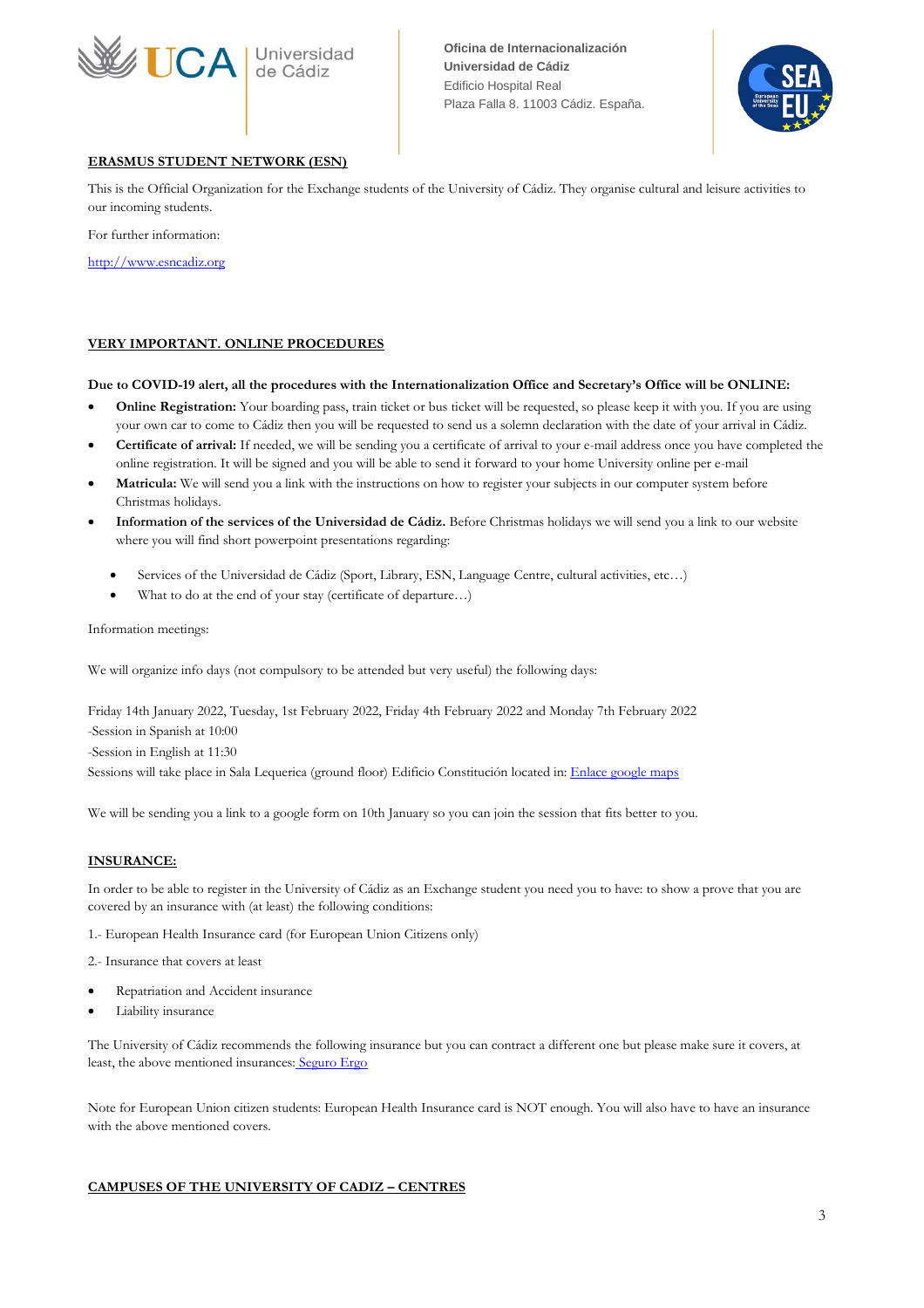

**Oficina de Internacionalización Universidad de Cádiz** Edificio Hospital Real Plaza Falla 8. 11003 Cádiz. España.



| Campus Cádiz                   | <b>Campus Puerto Real</b>   | Campus Jerez       | Campus Algeciras         |
|--------------------------------|-----------------------------|--------------------|--------------------------|
| Facultad de Medicina           | Facultad de Ciencias        | Facultad de        | Escuela politécnica      |
|                                |                             | Derecho            | Superior                 |
| Facultad de Filosofía y Letras | Facultad de Ciencias del    | Fac CC Sociales y  | Facultad de Enfermería   |
|                                | Mar y Ambientales           | de la Comunicación |                          |
| Fac. CC. Económicas y          | Escuela Superior de         |                    | Escuela Universitaria de |
| Empresariales                  | Ingeniería                  |                    | Magisterio Virgen de     |
|                                |                             |                    | Europa (La Línea de la   |
|                                |                             |                    | Concepción)              |
| Fac. CC del Trabajo            | Esc. De Ingenierías Marina, |                    |                          |
|                                | Náutica y Radioelectrónica  |                    |                          |
| Facultad de Enfermería y       | Esc. De Ingeniería Naval y  |                    |                          |
| Fisioterapia                   | Oceánica                    |                    |                          |
| Centro Universitario de        | Facultad de Ciencias de la  |                    |                          |
| Enfermería "Salus Infirmorum"  | Educación                   |                    |                          |

## **HOW TO GET TO CÁDIZ, JEREZ AND PUERTO REAL**

Cádiz is served by two airports: Jerez airport (XRY) located 30 kms away and Sevilla Airport (SVQ) which although further away (130 kms), is easily reached from Cadiz by train or bus. From Sevilla there are flights to many European destinations.

Jerez Airport website: https://www.aena.es/en/jerez.html

Public transport between Jerez Airport and Cádiz:

https://www.aena.es/en/jerez.htmlUp on the left, click on "getting there"

Sevilla Airport website[: https://www.aena.es/en/seville.html](https://www.aena.es/en/seville.html)

There are different possibilities to get to Cádiz, Jerez and Puerto Real. You can rent a car at the airport and drive to Cádiz or take the shuttle bus from the airport to Seville Train Station (Santa Justa) or Seville, Prado de San Sebastian bus station.

### **Train:**

## [www.renfe.com](http://www.renfe.com/)

### **Buses:**

Estación de Autobuses Comes Avenida de Astilleros 302. 11007 Cádiz. Tel: 956257415 (behind the train station). Telephone number: 956257415 <https://www.estacionautobusescadiz.es/> [http://www.tgcomes.es](http://www.tgcomes.es/)

### **Special information for students staying at Puerto Real Campus:**

Cádiz and Puerto Real are close campuses. Students may choose Cádiz or Puerto Real to live.

### **Special information for students going to Jerez:**

We strongly recommend students studying in Jerez Campus to find accommodation there. You can find information about accommodation in the following e-mail address: [oficinadelestudiante@uca.es](mailto:oficinadelestudiante@uca.es)

### **How to get to Algeciras:**

Gibraltar Airport[: http://www.gibnet.com/airport/index.htm](http://www.gibnet.com/airport/index.htm) Málaga Airport[: https://www.aena.es/en/malaga-costa-del-sol.html](https://www.aena.es/en/malaga-costa-del-sol.html)

There are intercity buses from the airport to Malaga Central Train and bus station. [www.renfe.com](http://www.renfe.com/) <http://estabus.malaga.eu/>